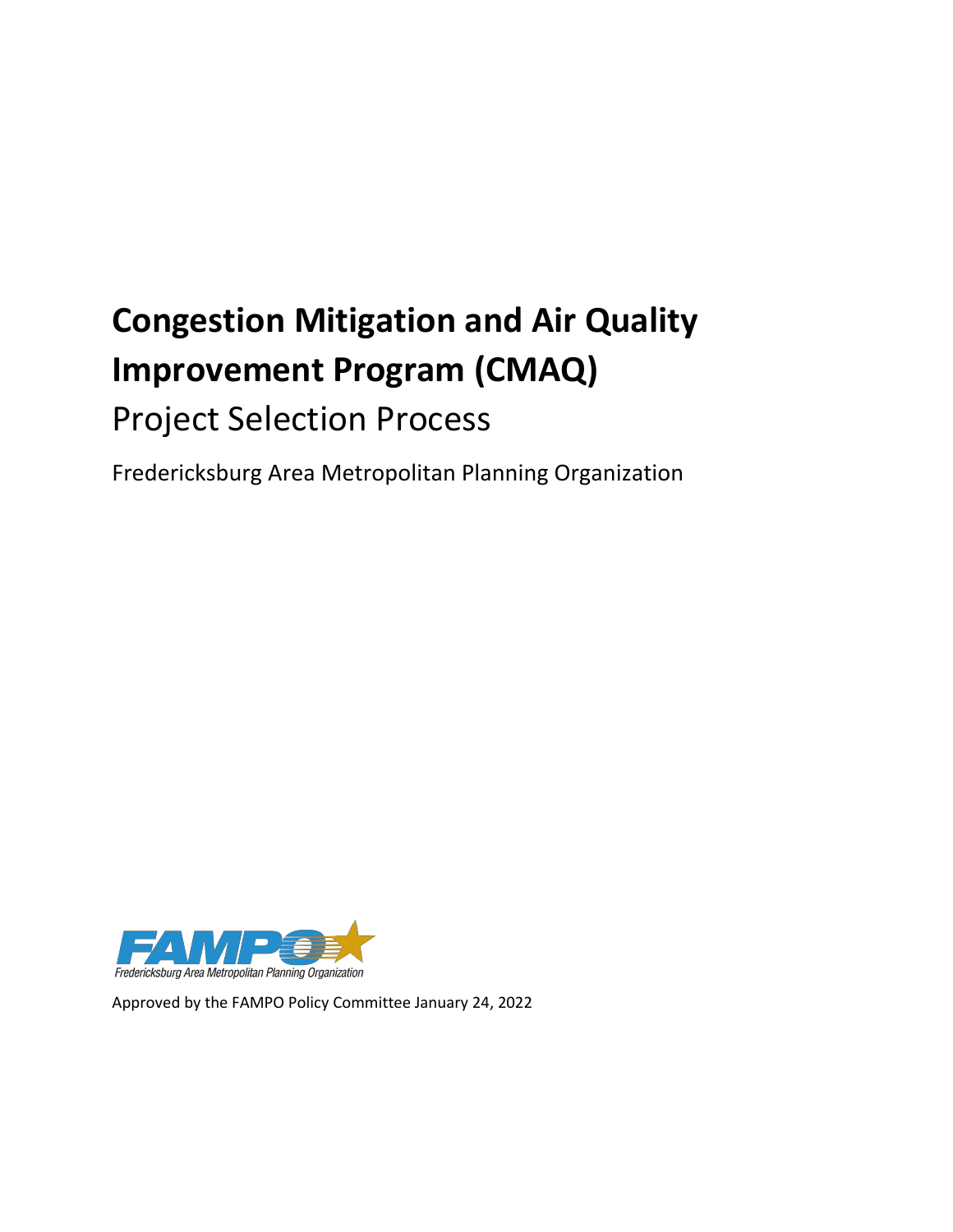#### <span id="page-1-0"></span>Mission Statement

The MPO's mission is to provide a cooperative, continuous and comprehensive ("3C") transportation planning process to build regional agreement on transportation investments, that balance roadway, public transit, bicycle, pedestrian, and other transportation needs and support regional land use, economic, and environmental goals for the safe and efficient movement of people and goods. Special emphasis is placed on providing equal access to a variety of transportation choices and effective public involvement in the transportation planning process.

## <span id="page-1-1"></span>GWRC/FAMPO Title VI Nondiscrimination Statement

"The George Washington Regional Commission and the Fredericksburg Area Metropolitan Planning Organization fully comply with Title VI of the Civil Rights Act of 1964 and its related statutes and regulations in all programs and activities. For more information or to obtain a Discrimination Complaint Form, please visit www.gwregion.org or www.fampo.gwregion.org or call (540) 373-2890. Para información en español, llame al (540)-373-2890."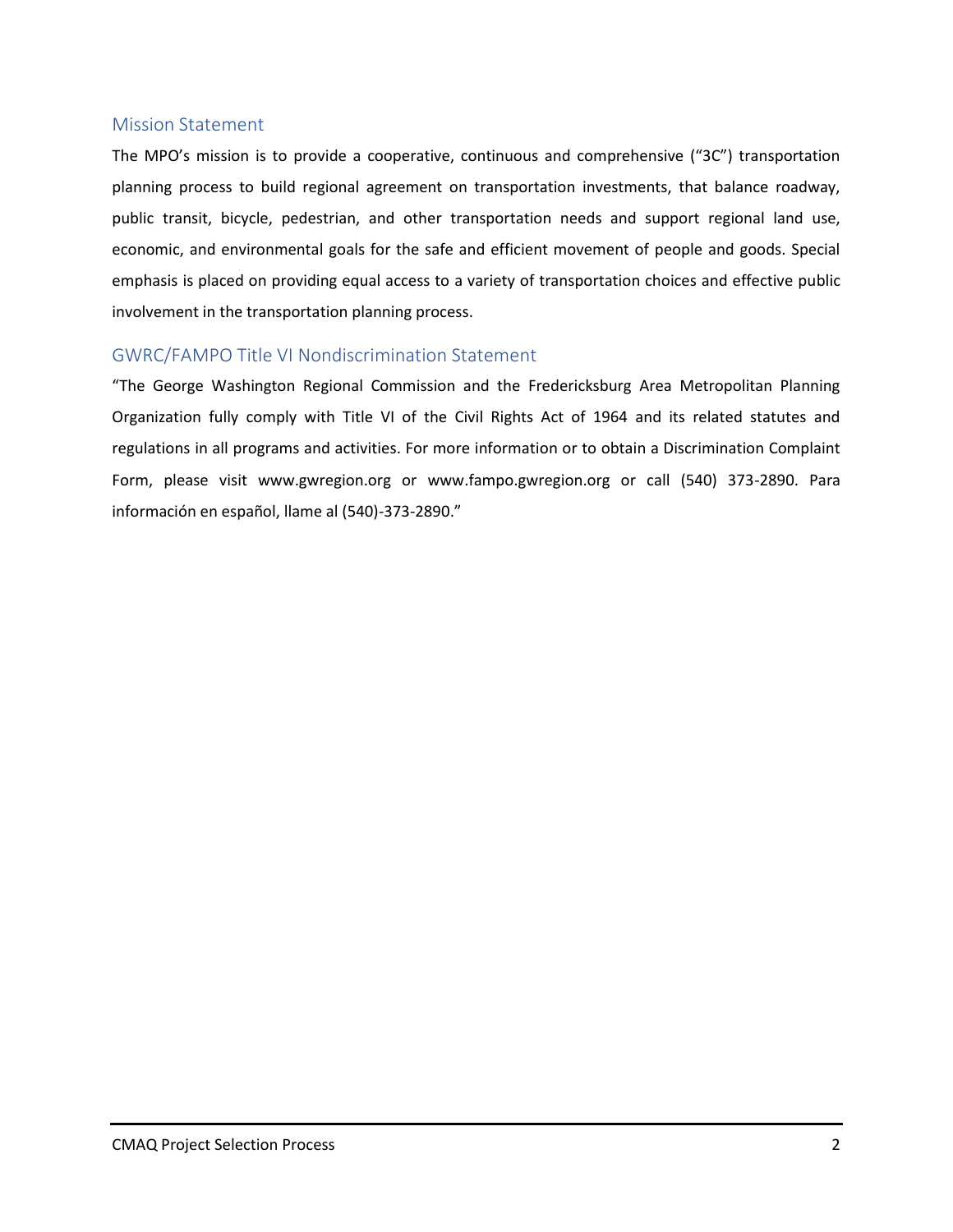# Contents

| 1.0   |       |  |  |  |  |  |  |  |
|-------|-------|--|--|--|--|--|--|--|
| 2.0   |       |  |  |  |  |  |  |  |
| 2.1   |       |  |  |  |  |  |  |  |
| 2.2   |       |  |  |  |  |  |  |  |
| 3.0   |       |  |  |  |  |  |  |  |
| 3.1   |       |  |  |  |  |  |  |  |
|       | 3.1.1 |  |  |  |  |  |  |  |
| 3.1.2 |       |  |  |  |  |  |  |  |
| 3.1.3 |       |  |  |  |  |  |  |  |
|       | 3.1.4 |  |  |  |  |  |  |  |
|       | 3.1.5 |  |  |  |  |  |  |  |
| 3.2   |       |  |  |  |  |  |  |  |
| 3.3   |       |  |  |  |  |  |  |  |
|       | 3.3.1 |  |  |  |  |  |  |  |
| 3.3.2 |       |  |  |  |  |  |  |  |
|       | 3.3.3 |  |  |  |  |  |  |  |
| 3.4   |       |  |  |  |  |  |  |  |
| 4.0   |       |  |  |  |  |  |  |  |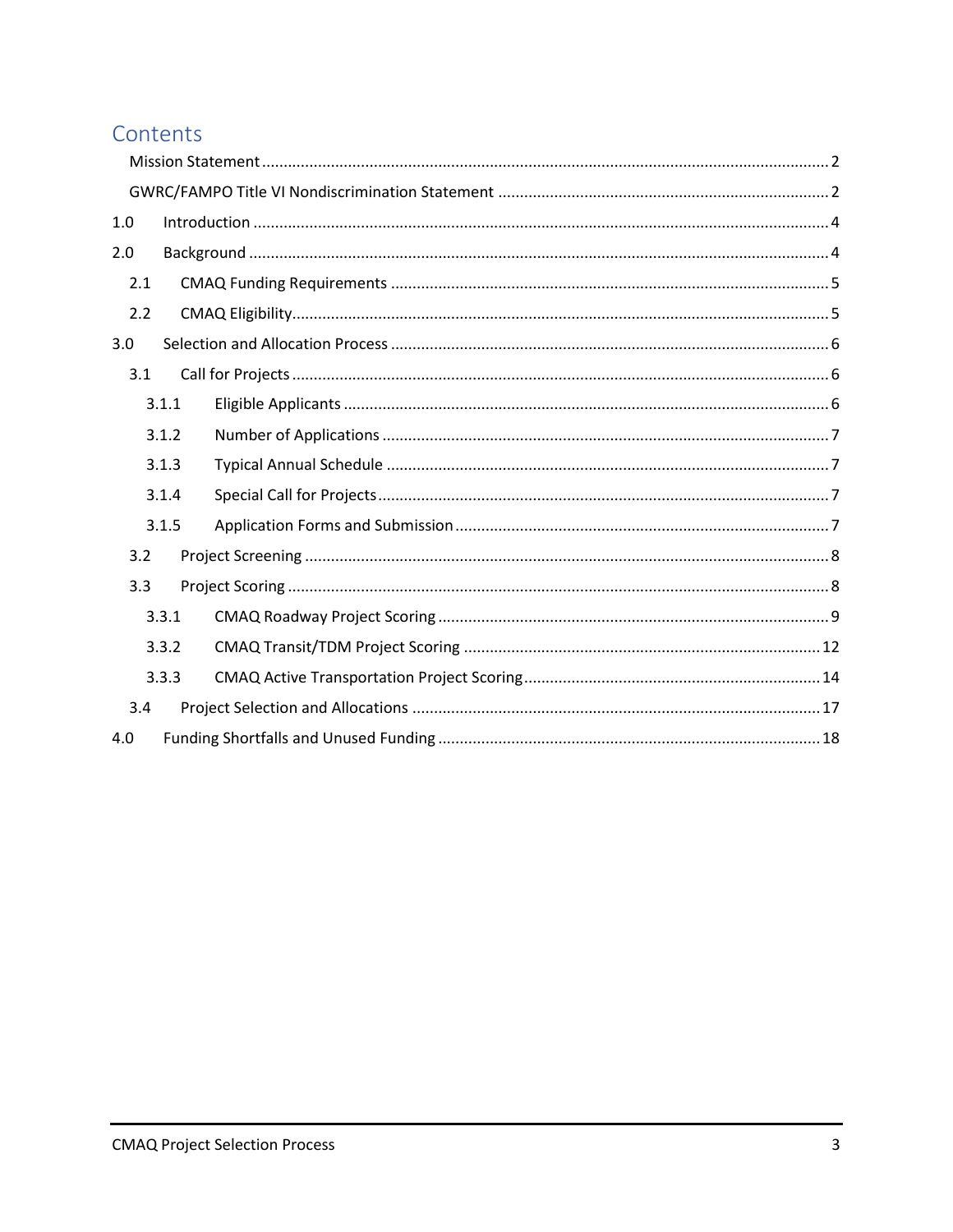# <span id="page-3-0"></span>1.0 Introduction

This document describes the process the Fredericksburg Area Metropolitan Planning Organization (FAMPO) will undertake to identify and select transportation projects for inclusion in FAMPO's Transportation Improvement Program (TIP) and VDOT's Six Year Improvement Program (SYIP). The selection process outlined in this document will be used for all proposed projects using federal Congestion Mitigation and Air Quality Improvement Program (CMAQ) funding.

FAMPO's CMAQ project selection is a cooperative process between the Fredericksburg MPO, the Virginia Department of Transportation (VDOT), the Department of Rail and Public Transportation (DRPT), and the Commonwealth Transportation Board (CTB). CMAQ project recommendations are selected and prioritized by FAMPO and submitted to the CTB for final approval.

The procedure for selecting and prioritizing includes the development of a candidate project list by the FAMPO Technical Advisory Committee (TAC). A numeric scoring procedure is used to score each candidate project, and the results of the scores and project recommendations are reported to the FAMPO Policy Committee for consideration. The results of the project scores, according to established criteria, are the basis of TAC recommendations. The FAMPO Policy Committee considers the recommendations from the TAC and selects the final recommended list of CMAQ projects in coordination with the district CTB member for annual submittal to the CTB for approval as part of the SYIP. Amendments to 23 U.S.C. funded projects, particularly CMAQ funded projects, must be approved by the CTB. This project selection process, as outlined above, is consistent with 23 U.S.C. § 134.

# <span id="page-3-1"></span>2.0 Background

The CMAQ program was most recently continued with the Fixing America's Surface Transportation (FAST) Act in 2015 and provides a flexible funding source for projects and programs that improve air quality. CMAQ funds are suballocated to areas that do not meet the National Ambient Air Quality Standards (NAAQS) for ozone, carbon monoxide, or particulate matter, known as nonattainment areas. CMAQ funds are also distributed to MPOs in former nonattainment areas that are now in compliance, known as maintenance areas. The Fredericksburg region receives CMAQ funding due to its air quality status as an 8-hour ozone maintenance area according to the 1997 standard.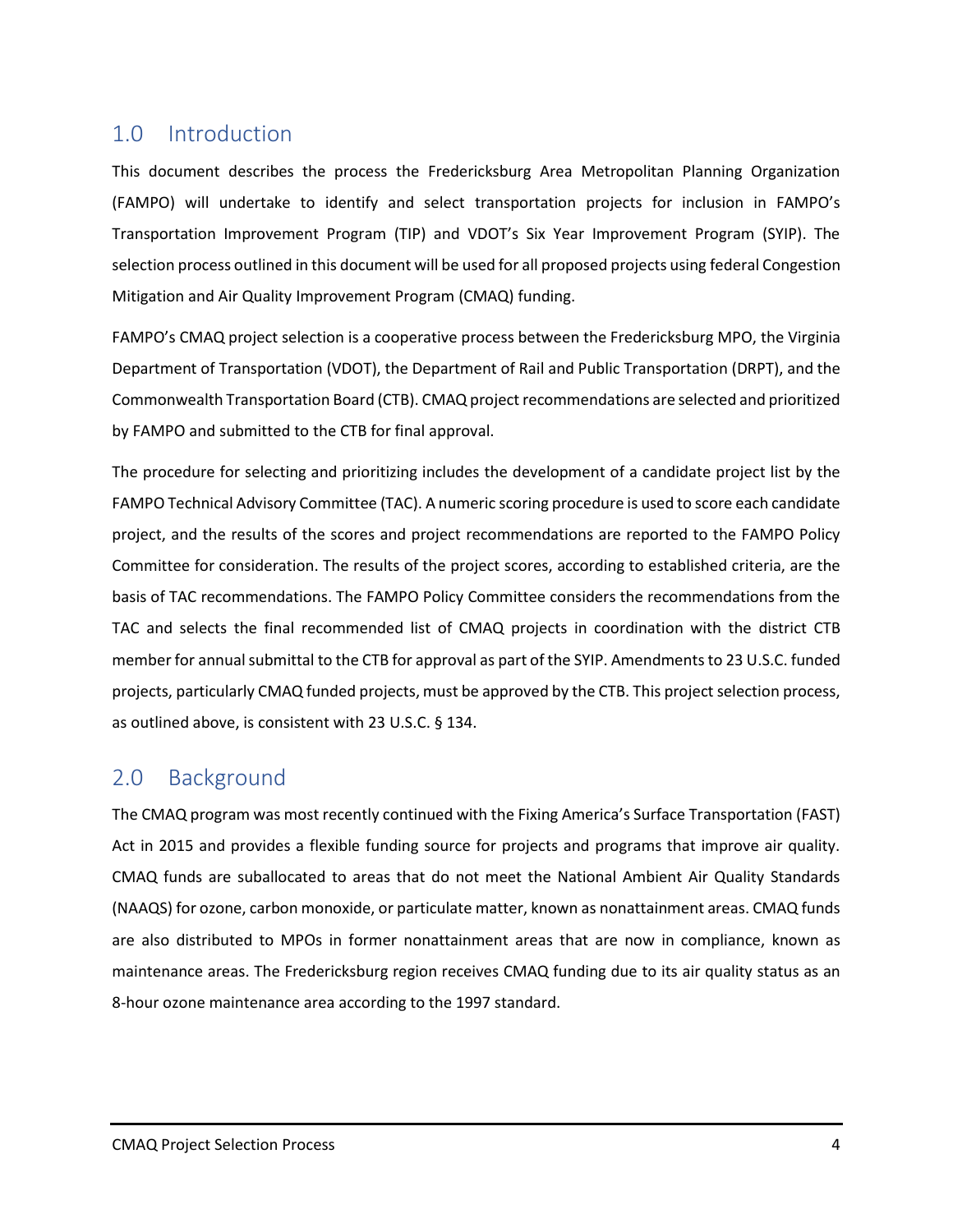CMAQ funding should be allocated to transportation projects and/or programs that are likely to contribute to the attainment or maintenance of a NAAQS, with a high level of effectiveness in reducing air pollution, and that is included in the MPO's Long Range Transportation Plan (LRTP) and TIP.

More information on the CMAQ program can be found on the **FHWA** fact sheet here.

# <span id="page-4-0"></span>2.1 CMAQ Funding Requirements

The provisions for CMAQ funds state that projects funded by CMAQ funds (whole or part) shall be federally obligated within 24 months of their allocation by the board and expended within 48 months of the obligation (total six years). If the defined timeframes are not met, the CTB may use the funds for any other project eligible under 23 USC 149.

- CMAQ funds must be invested in a state's nonattainment or maintenance areas, on projects that reduce ozone (O3) precursors - volatile organic compounds (VOCs) and nitrogen oxides (NOx) carbon monoxide (CO), or particulate matter (both PM10 and PM2.5) and the applicable precursors from transportation sources.
- VDOT is responsible for distributing CMAQ funds. All projects must conform to established CMAQ guidance.
- The Federal share for most CMAQ-eligible projects is 80 percent, but certain safety projects that include an air quality or congestion relief component may have a federal share of 100 percent.
- The CMAQ program operates on a reimbursement basis, so funds are not provided until work is completed.

## <span id="page-4-1"></span>2.2 CMAQ Eligibility

Eligible recipients of CMAQ funds in the Fredericksburg region include the City of Fredericksburg, Spotsylvania County, Stafford County, the Potomac and Rappahannock Transportation Commission (PRTC), Fredericksburg Regional Transit (FRED), Virginia Railway Express (VRE), VDOT, DRPT, the GWRideConnect program, and FAMPO.

Typically, eligible projects include:

- New bicycle & pedestrian facilities that demonstrate Single Occupancy Vehicle (SOV) reduction
- Shared ride & transportation demand management (TDM) carpools/vanpools, marketing, public education & outreach activities
- Expanding Park & Ride lots
- Traffic signal optimization
- Traffic Operations Center
- Courtesy Patrols
- Modern roundabouts
- Dynamic Message Signs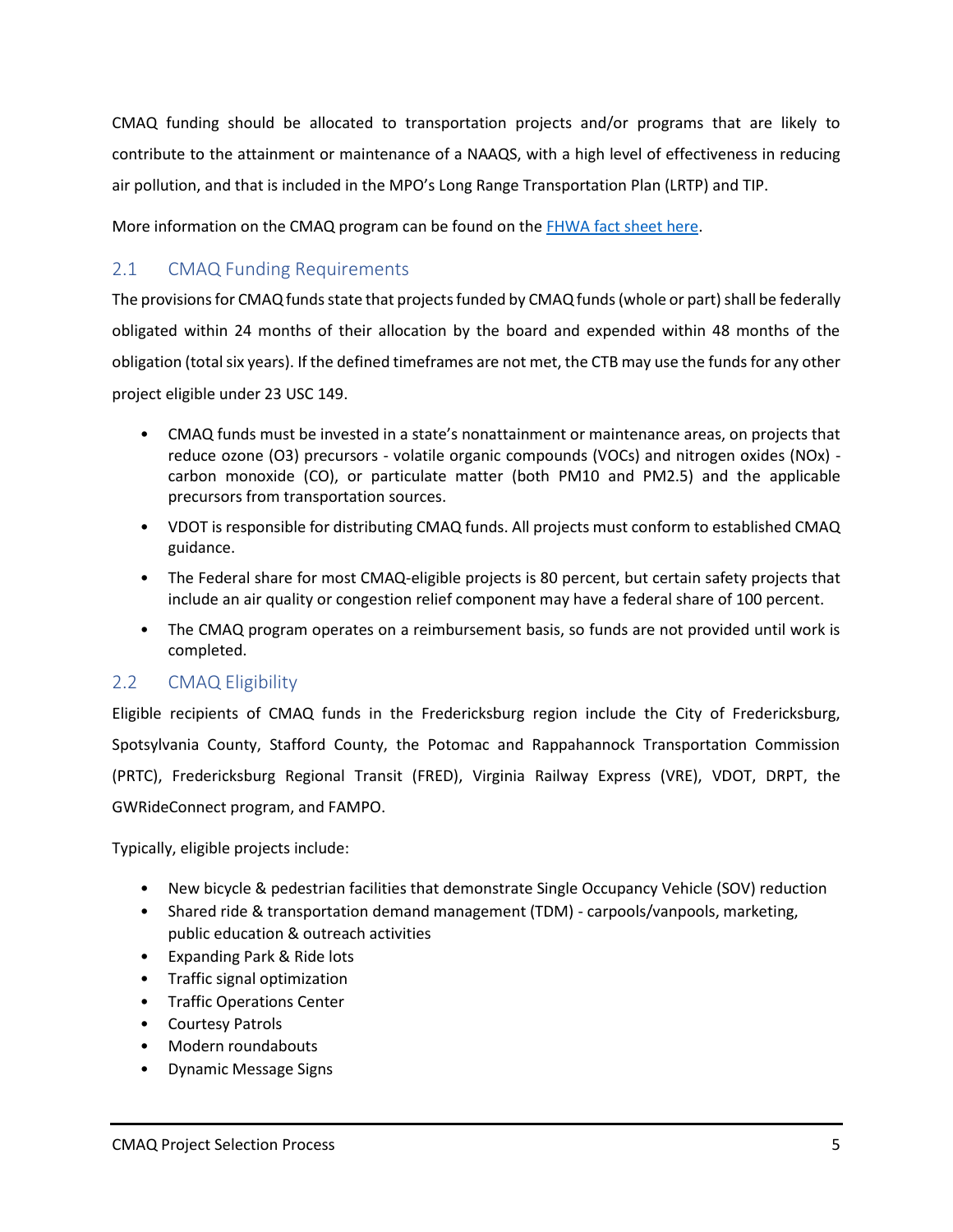- Intelligent Transportation Systems (ITS) deployment/expansion
- Intersection improvements that relieve congestion & do not add capacity
- Diesel retrofit & replacement projects
- Alternative fuel infrastructure
- Operating assistance for new/expanding service (including vanpools)
- Transit facilities (new stations, terminal, transfer facilities) only if associated with a new or enhanced route

Typically, ineligible projects include:

- Any project or elements of work that does not improve air quality
- Any activity that is part of a larger project that adds SOV capacity such as new roads
- Traffic signal replacement in-kind without interconnecting, optimizing, etc.
- Emergency vehicle preemption of traffic signals
- Moving roadways or intersections
- Non-motorized projects that have a strong or solely recreational purpose
- Safe Routes to School projects
- Fuel subsidies
- Road rehabilitation & reconstruction projects
- Studies (certain studies may be eligible if the study will lead to CMAQ-eligible project/program, but CMAQ is more restrictive than STBG for funding planning studies)

# <span id="page-5-0"></span>3.0 Selection and Allocation Process

## <span id="page-5-1"></span>3.1 Call for Projects

At its regularly scheduled September TAC meeting, a call for projects window will be opened. If it is anticipated by staff that there is less than \$500,000 in CMAQ fund available for allocation, a call for projects process will not be opened. Available funding should be placed in an out-year reserve or used to fund existing projects. Eligible applicants are encouraged to prepare application information and supporting documentation ahead of time. To maximize impact with limited regional transportation funding through the CMAQ program, project applications will be limited in accordance with the following tables:

| Project<br>Category      | <b>Eligible Applicants</b>                                                                                                                          |
|--------------------------|-----------------------------------------------------------------------------------------------------------------------------------------------------|
| Roadway                  | <b>FAMPO</b> jurisdictions                                                                                                                          |
| Transit/TDM              | FAMPO jurisdictions, FAMPO area public transportation providers eligible to receive<br>federal funds, and transportation demand management agencies |
| Active<br>Transportation | <b>FAMPO</b> jurisdictions                                                                                                                          |

#### <span id="page-5-2"></span>3.1.1 Eligible Applicants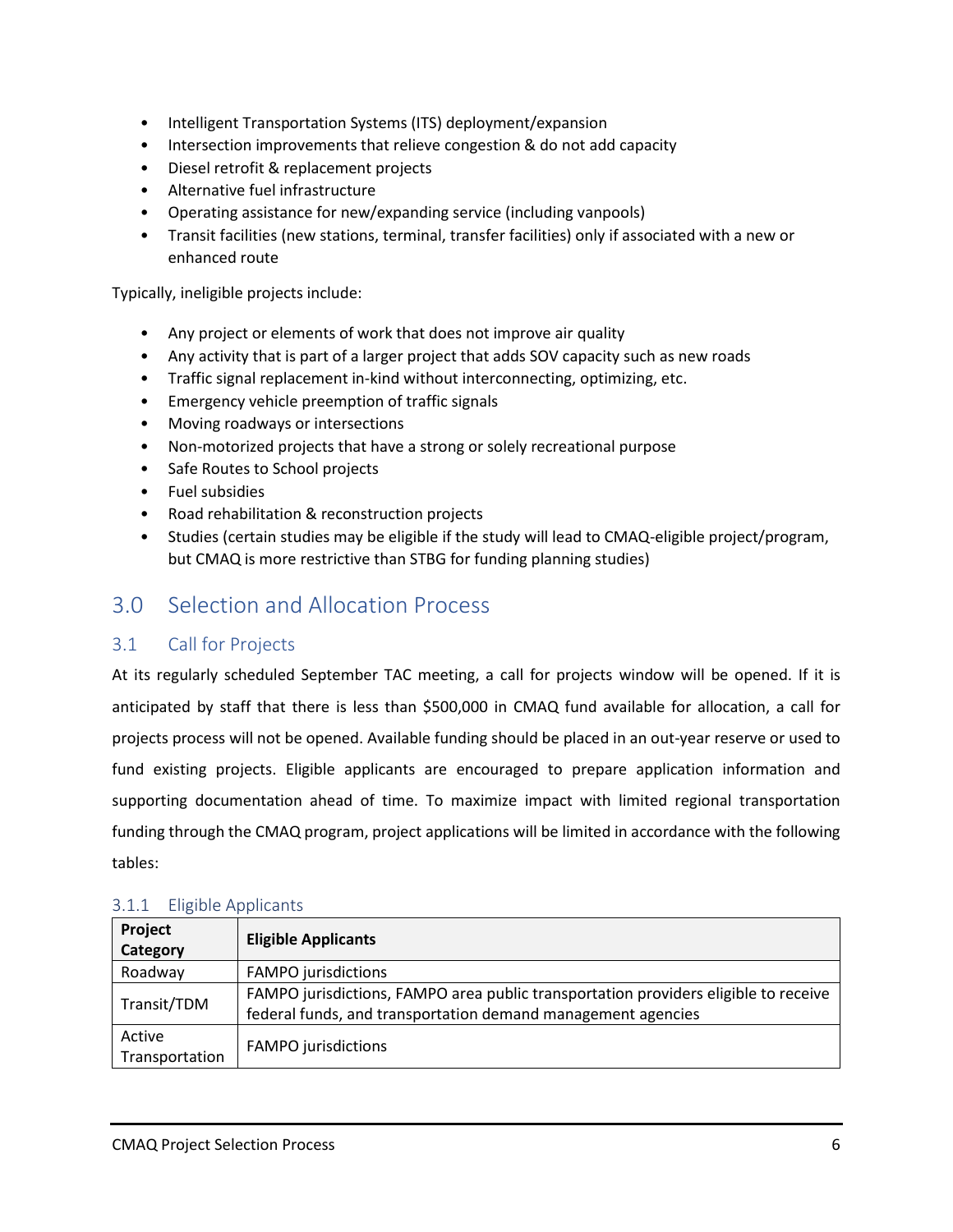#### <span id="page-6-0"></span>3.1.2 Number of Applications

FAMPO Jurisdictions will receive five CMAQ applications, regardless of mode if they are an eligible applicant, based on section 3.1.1, they may divide the five applications by mode as they see fit.

Other Eligible Agencies will receive three CMAQ applications, regardless of mode if they are an eligible applicant, based on section 3.1.1, they may divide the three applications by mode as they see fit.

| <b>Month</b> | <b>Activity</b>                                                                |
|--------------|--------------------------------------------------------------------------------|
| September    | Call for projects                                                              |
| October      | Project applications, ongoing                                                  |
| November     | Project submissions by end of month; staff to email application summary to TAC |
| December     | No FAMPO committee meetings; screening and project scoring begins              |
| January      | Presentation of draft scoring                                                  |
| February     | Receive budgets from VDOT; Review draft scoring                                |
| March        | Presentation of final scores and draft allocations                             |
| April        | Approve allocations                                                            |
| May          | Approve allocations, if not completed in April                                 |
| June         | Allocation approval by the CTB                                                 |

#### <span id="page-6-1"></span>3.1.3 Typical Annual Schedule

#### <span id="page-6-2"></span>3.1.4 Special Call for Projects

In the event it is deemed necessary the TAC can propose a modified call for projects that will then be approved by the FAMPO Policy Committee.

#### <span id="page-6-3"></span>3.1.5 Application Forms and Submission

Staff will make CMAQ project application forms available on the FAMPO website, sent to FAMPO committees via email, and shared via FAMPO committee agenda packets. Forms are web-based and will allow applicants to save information and return to their applications over time. Staff will provide fillable Word or PDF application forms upon request.

Applicants will be asked to indicate the primary project type (roadway, transit/TDM, or active transportation), the funding amount requested, and provide a comprehensive set of details that will allow staff to properly score each project. In addition, applicants will be required to submit an FHWA air quality tool workbook to ensure the project will reduce emissions and thus be eligible for CMAQ funding.

At a minimum, staff will provide at least ten weeks from the start of the call for projects to the deadline for submission. A one-week grace period will follow the application submission deadline for resolutions of support in the event a governing body meets shortly after the close of the call for projects window.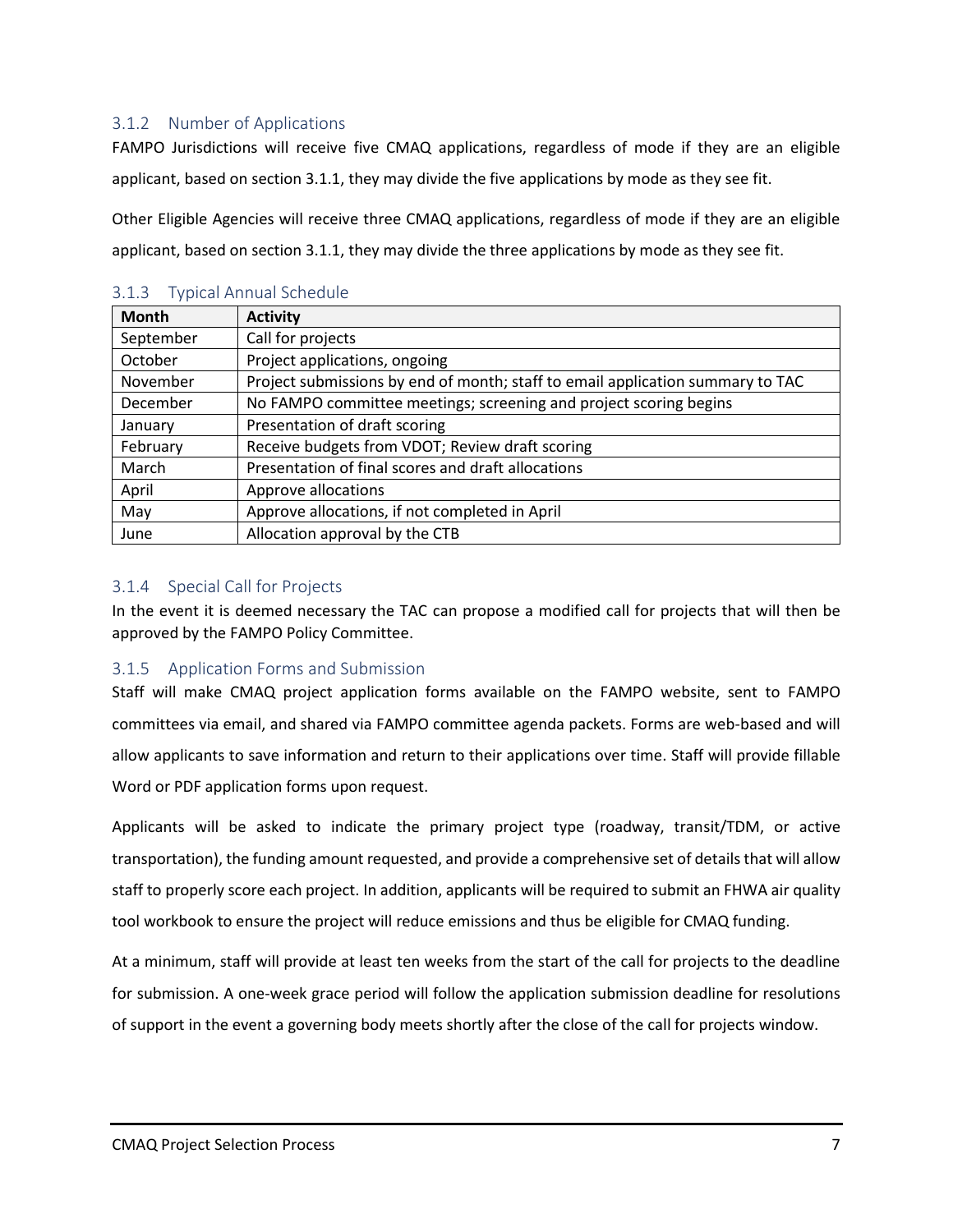## <span id="page-7-0"></span>3.2 Project Screening

After the submission deadline for the call for projects window, staff will first screen each project according to the criteria below and develop a list of discussion items to review with the applicant prior to full project

scoring.

- Project provides air quality benefit as determined by the FHWA CMAQ Air Quality Tools
- Project meets all applicable requirements under Code of Federal Regulations and State policies
- Project is identified in the current FAMPO Long-Range Transportation Plan
- Project application is complete and all requested documentation/data is accounted for
	- $\circ$  FHWA air quality tool workbooks completed with data from transportation study
- Project timeline and current phase
- The project has a complete scope
- Project has a simple sketch
- Funding request is clear (i.e., applicant must indicate whether the CMAQ will be used as leveraged funding or to fund the project in whole)
- Reasonable data (including data required for the emissions analysis) and cost estimates are provided
- Committed funding is documented in a budget, CIP, other official document, or signed letter from a jurisdiction/agency chief administrative officer or finance department
- The VDOT Fredericksburg District and/or DRPT concur with the estimates provided
- A resolution of support from the local governing body in the project location
	- $\circ$  Multi-jurisdictional projects must have a resolution of support from all jurisdictions where the project is located or will operate
	- $\circ$  Transit projects require a letter of support from the governing or advisory body of the operator in addition to a resolution of support from the local government body where the project is located

Staff will complete a project screening form addressing the criteria above and schedule a meeting with each project applicant to review the screening forms. This meeting will be an opportunity to address outstanding application issues, provide additional documentation/data for the full project scoring process, and ask questions about schedule, scope, estimates, and the like.

## <span id="page-7-1"></span>3.3 Project Scoring

Once projects have been screened in, according to the criteria in Section 3.2, staff will score each application according to the tables in this section.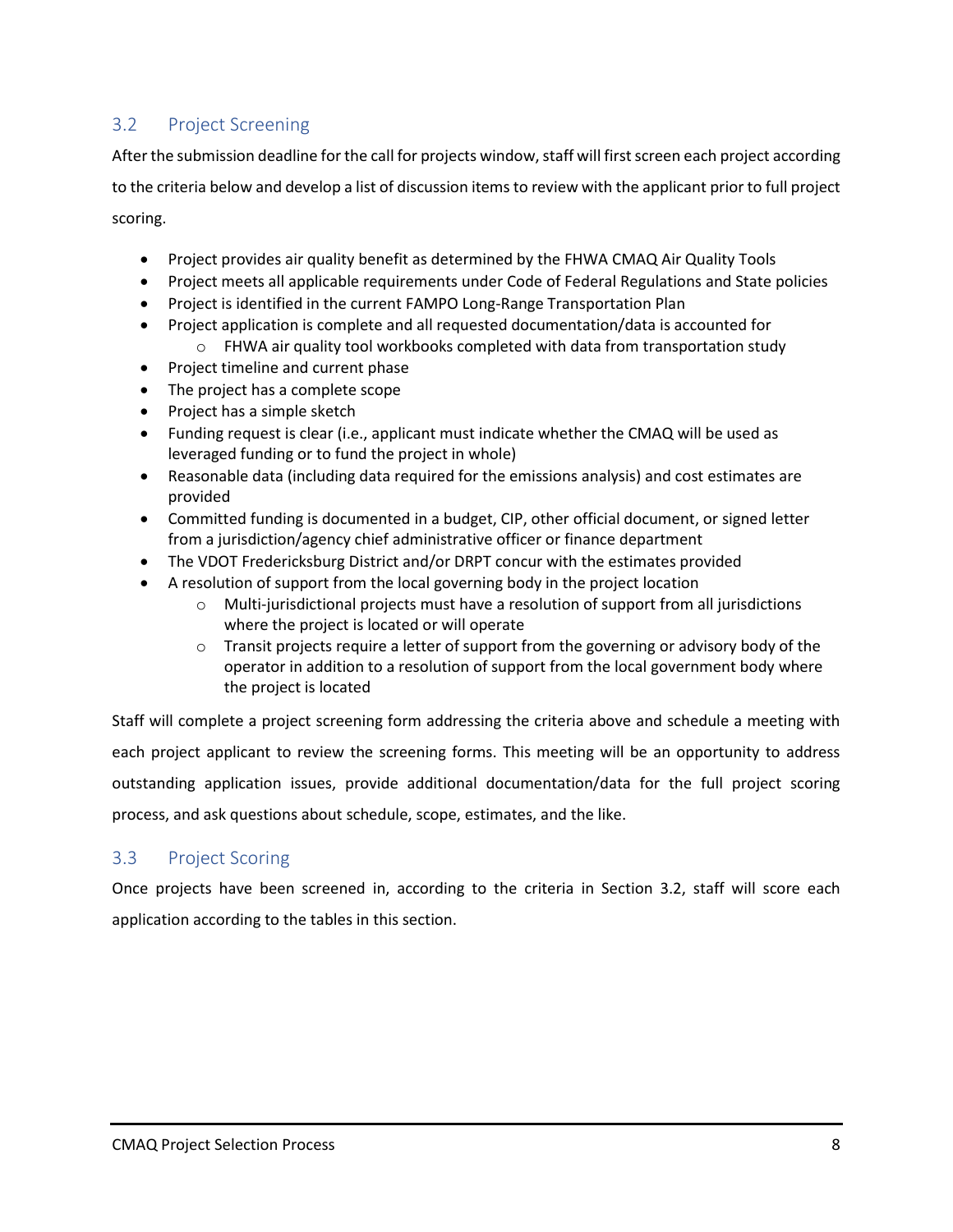# 3.3.1 CMAQ Roadway Project Scoring

<span id="page-8-0"></span>

| <b>Measure</b><br>Category           | <b>Measures</b>    | Overall<br>% | <b>Description</b>                                                                                                                                                                       | <b>Data Source</b>                                    | <b>Scoring</b>                                                                                                                                                                               |
|--------------------------------------|--------------------|--------------|------------------------------------------------------------------------------------------------------------------------------------------------------------------------------------------|-------------------------------------------------------|----------------------------------------------------------------------------------------------------------------------------------------------------------------------------------------------|
| <b>Air Quality</b><br><b>Benefit</b> | <b>Reduces NoX</b> | 20           | Using the FHWA CMAQ Emissions Calculator<br>Toolkit (Congestion Reduction and Traffic Flow<br>Improvements Tool), determine if and by how<br>much the project would reduce NoX emissions | VDOT P4P, project study,<br>project sketch, applicant | Reduces NoX:<br>$> 0.226 = 10$<br>$0.225 - 0.176 = 8$<br>$0.175 - 0.126 = 6$<br>$0.125 - 0.076 = 4$<br>$0.075 - 0.011 = 2$<br>$< 0.010 = 0$<br>*See "H - AQ Math" sheet for details          |
|                                      | Reduces VOC        | 20           | Using the FHWA CMAQ Emissions Calculator<br>Toolkit (Congestion Reduction and Traffic Flow<br>Improvements Tool), determine if and by how<br>much the project would reduce VOC emissions | VDOT P4P, project study,<br>project sketch, applicant | Reduces VOC:<br>$> 0.101 = 10$<br>$0.100 - 0.081 = 8$<br>$0.080 - 0.061 = 6$<br>$0.060 - 0.041 = 4$<br>$0.040 - 0.010 = 2$<br>$< 0.010 = 0$<br>*See "H - AQ Math" sheet for details          |
| <b>Reduces</b><br>Congestion         | Change in LOS      | 15           | Change in travel demand model base year to<br>forecast year no-build LOS (determined by<br>difference in V/C ratio figures)                                                              | FAMPO travel demand model                             | Largest change = $10$<br>Second largest = $8$<br>Third largest = $6$<br>Fourth largest = $4$<br>Fifth largest = $2$<br>Sixth largest or worse = $0$<br>*See "H - LOS Math" sheet for details |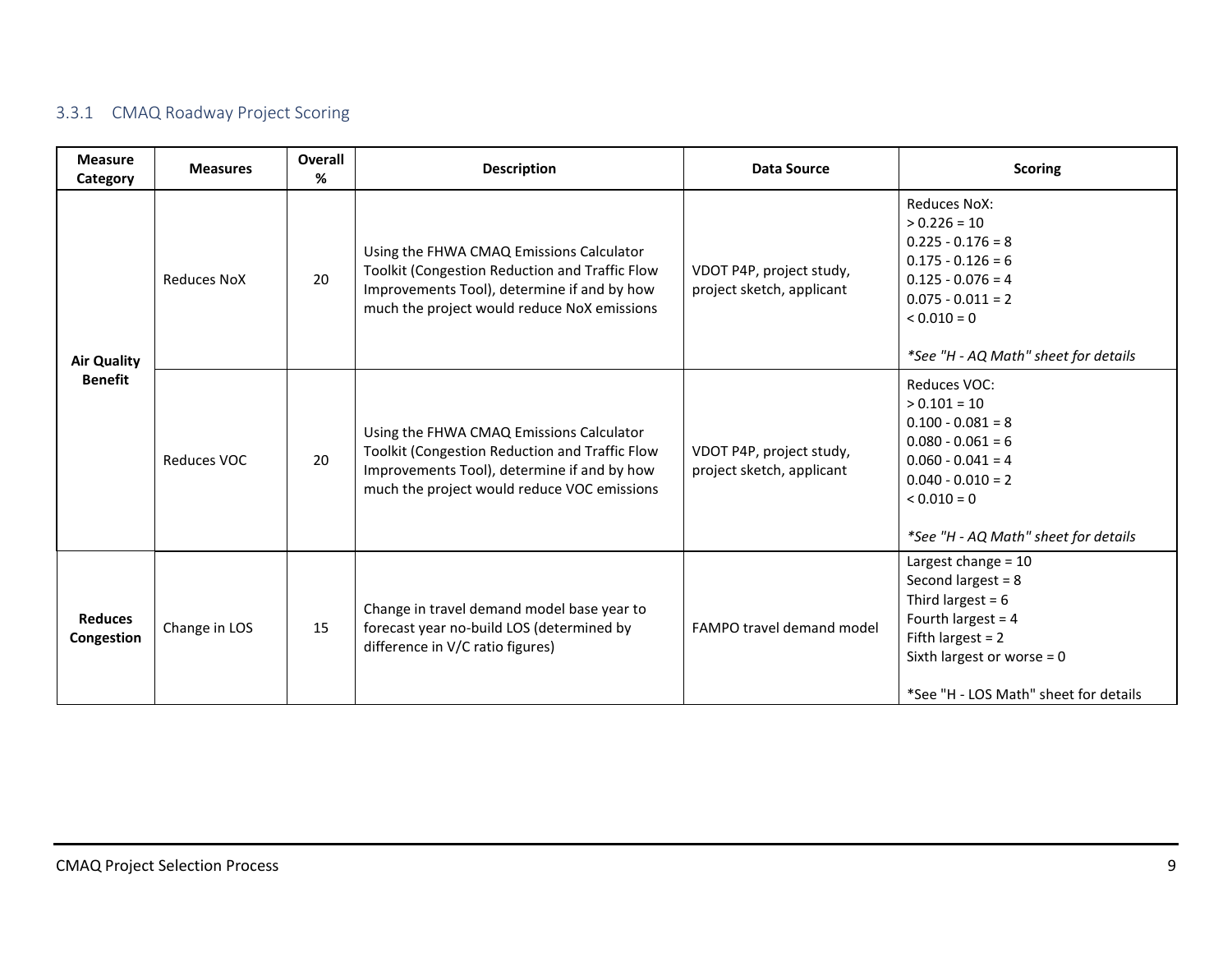|                                 | <b>LOS Severity</b> | 10  | Forecast year no build LOS (determined by<br>highest V/C ratio figure)                                                                                                                                                                                                                                                                            | FAMPO travel demand model | Most severe $= 10$<br>Second most severe $= 8$<br>Third most severe = $6$<br>Fourth most severe $= 4$<br>Fifth most severe $= 2$<br>Sixth most severe or worse = $0$<br>*See "H - LOS Math" sheet for details                |
|---------------------------------|---------------------|-----|---------------------------------------------------------------------------------------------------------------------------------------------------------------------------------------------------------------------------------------------------------------------------------------------------------------------------------------------------|---------------------------|------------------------------------------------------------------------------------------------------------------------------------------------------------------------------------------------------------------------------|
|                                 | <b>CMP Corridor</b> | 5   | Determine if project is on or intersects with<br>Congestion Management Process (CMP) corridor                                                                                                                                                                                                                                                     | <b>Current FAMPO CMP</b>  | On or intersects with CMP Corridor:<br>$Yes = 10$<br>$No = 0$                                                                                                                                                                |
|                                 | Crash Frequency     | 7.5 | Count the number of crashes over most recent<br>5-year time period occurring within 0.25mi of<br>project                                                                                                                                                                                                                                          | VDOT P4P Crash Data Layer | Sum of 5-year crash counts (max 10):<br>$> 251 = 10$<br>$201 - 250 = 8$<br>$151 - 200 = 6$<br>$101 - 150 = 4$<br>$51 - 100 = 2$<br>$> 50 = 0$<br>*See "H - Crash Math" sheet for details                                     |
| <b>Safety</b><br><b>Benefit</b> | Crash Severity      | 7.5 | Breakdown of crash severity by KABCO scale<br>weighting for crashes within 0.25mi of project<br>over most recent 5-year period<br><b>KABCO Weighted Scale:</b><br>K (Fatal Injury): 949<br>A (Suspected Serious Injury): 55<br>B (Suspected Minor Injury): 17<br>C (Possible Injury): 11<br>0 (No Apparent Injury): 1<br>2018 FHWA Safety Program | VDOT P4P Crash Data Layer | KABCO sum annual average over 5-year<br>period (max 10):<br>$> 2,501 = 10$<br>$2,500-1,501 = 8$<br>$1,500 - 1,251 = 6$<br>$1,250 - 1,001 = 4$<br>$1,000 - 501 = 2$<br>$< 500 = 0$<br>*See "H - KABCO Math" sheet for details |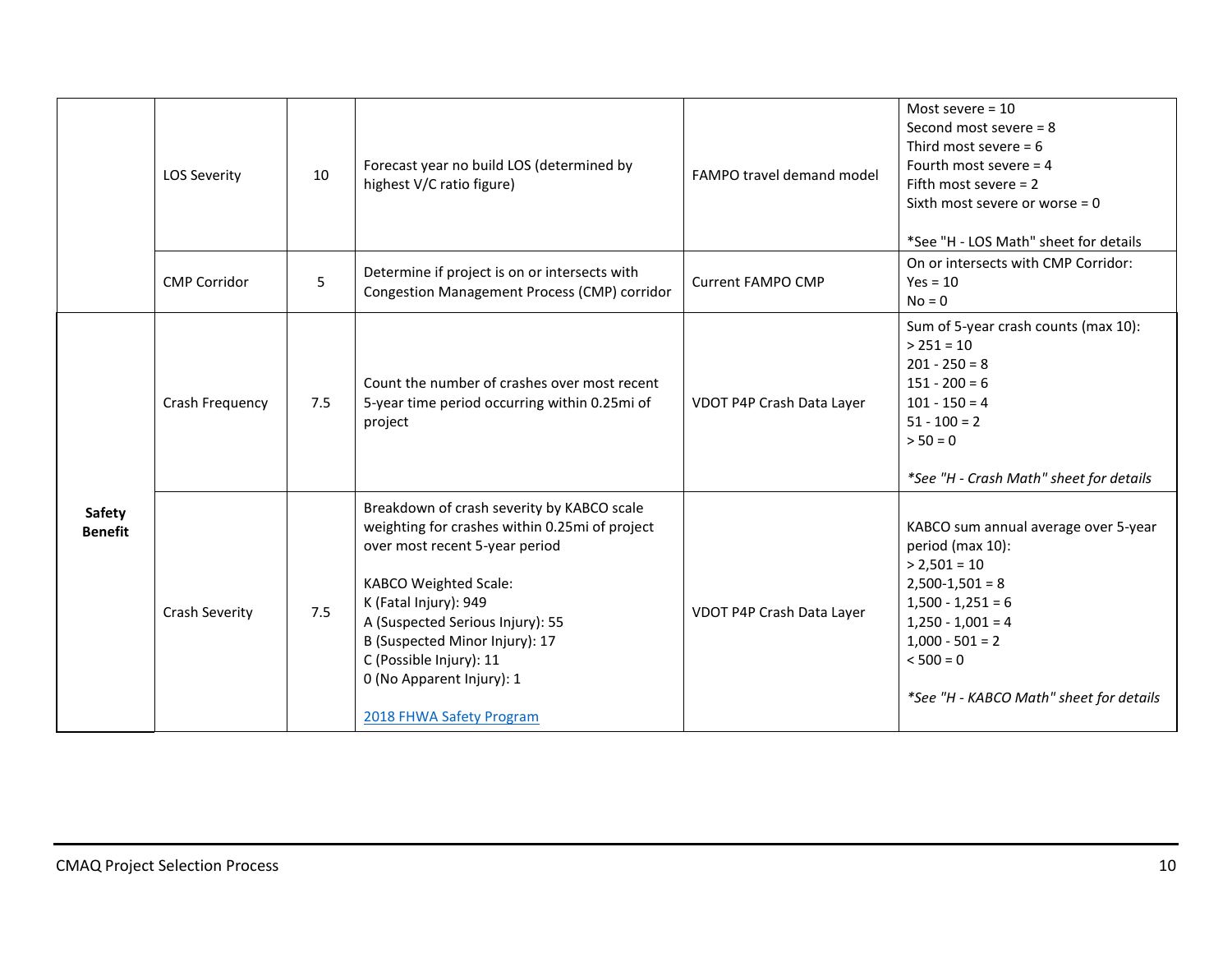| Project          | Detailed<br>Engineering<br>Design and Cost<br>Estimate | 5  | Does the project have a detailed<br>sketch/engineering design?<br>Does the project have a validated (from<br>VDOT/DRPT) cost estimate? | Applicant | Detailed Engineering Design:<br>$Yes = 5$<br>$No = 0$<br><b>Detailed Cost Estimate:</b><br>$Yes = 5$<br>$No = 0$               |
|------------------|--------------------------------------------------------|----|----------------------------------------------------------------------------------------------------------------------------------------|-----------|--------------------------------------------------------------------------------------------------------------------------------|
| <b>Readiness</b> | Percent of<br>Leveraged<br>Funding                     | 10 | Calculate total committed funding divided by<br>project total cost                                                                     | Applicant | Leveraged funding percentage:<br>$> 51 = 10$<br>$49 - 50 = 8$<br>$39 - 40 = 6$<br>$29 - 30 = 4$<br>$11 - 20 = 2$<br>$< 10 = 0$ |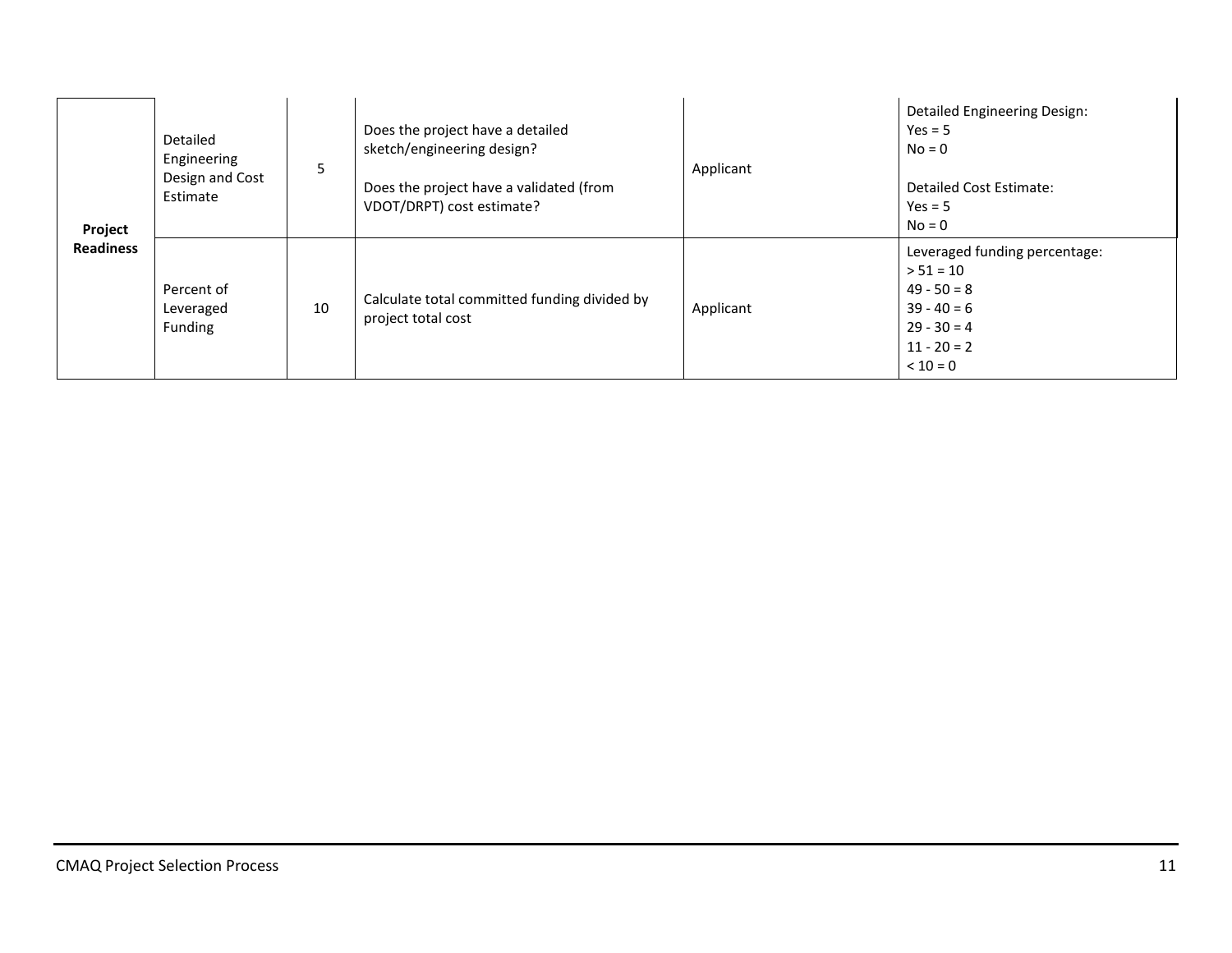# 3.3.2 CMAQ Transit/TDM Project Scoring

<span id="page-11-0"></span>

| <b>Measure</b><br>Category           | <b>Measures</b>                                | Overall<br>% | <b>Description</b>                                                                                           | <b>Data Source</b>                                                                                 | <b>Scoring</b>                                                                                                                                                                                                                            |
|--------------------------------------|------------------------------------------------|--------------|--------------------------------------------------------------------------------------------------------------|----------------------------------------------------------------------------------------------------|-------------------------------------------------------------------------------------------------------------------------------------------------------------------------------------------------------------------------------------------|
| <b>Air Quality</b><br><b>Benefit</b> | Greenhouse Gas<br>(GHG) Emissions<br>Reduction | 40           | Likely reduction in GHG emissions based on<br>project improvement type (Source)                              | Applicant                                                                                          | <b>GHG Emissions Reduction:</b><br>Commuter lot improvement (supporting<br>vanpools) = $10$<br>Rail capital and operating = 8<br>Commuter bus capital and operating $= 6$<br>Local bus capital and operating $=$ 4                        |
| <b>Reduces</b><br>Congestion         | Alternatives to<br><b>SOV Travel</b>           | 25           | Ability of project to reduce congestion by<br>providing alternatives to SOV travel on<br>congested corridors | Applicant                                                                                          | Alternatives to SOV:<br>Improvement provides direct alternative<br>to trips on Interstate $95 = 10$<br>Improvement provides direct alternative<br>to trips on principal arterial roadways = 7<br>Improvement impacts only local trips = 4 |
|                                      | <b>CMP Corridor</b>                            | 5            | Determine if project is on or intersects with<br>Congestion Management Process (CMP) corridor                | Current FAMPO CMP                                                                                  | On or intersects with CMP Corridor or<br>Rail Project:<br>Rail projects = 10<br>CMP corridor = $8$<br>Not on CMP corridor = $0$                                                                                                           |
| <b>Mobility</b><br><b>Benefit</b>    | Project Impact                                 | 7.5          | Cost per potential user                                                                                      | Applicant (number of<br>projected users that will<br>benefit from the project and<br>project cost) | Highest impact = $10$<br>Second largest impact = 8<br>Third largest impact = $6$<br>Fourth largest impact = $4$<br>Fifth largest impact = $2$<br>Sixth largest impact or worse $= 0$                                                      |
|                                      | Multimodal<br>Accessibility                    | 7.5          | Connections to other modes (bus stop, train<br>station, trail, P&R lot) within 0.25mi of project             | <b>VDOT P4P</b>                                                                                    | Multimodal Connections (max 10):<br>Train station or P&R lot: 8<br>Transit service: 6<br>Trail: 4                                                                                                                                         |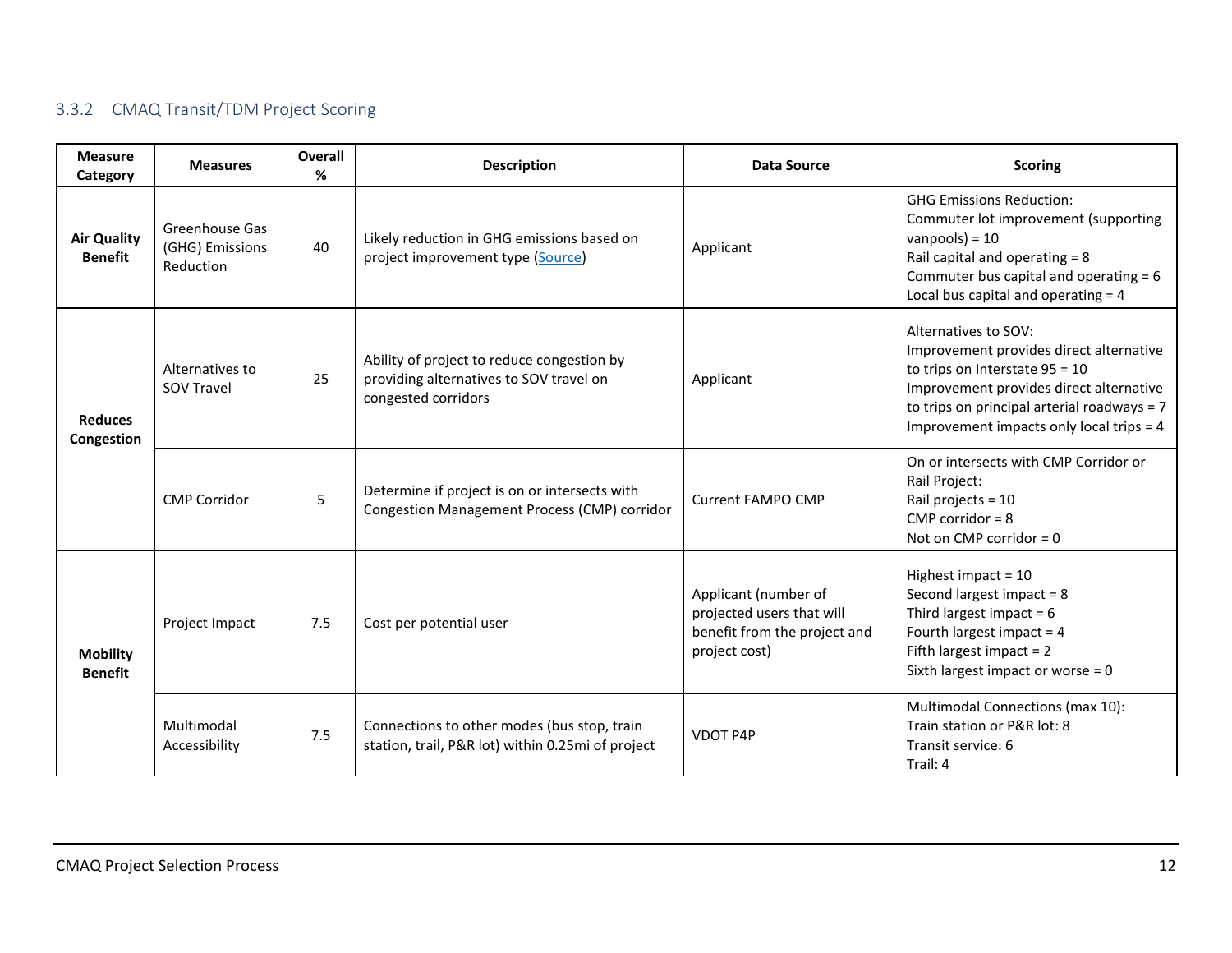| Project          | Detailed<br>Engineering<br>Design and Cost<br>Estimate | 5  | Does the project have a detailed<br>sketch/engineering design?<br>Does the project have a validated (from<br>VDOT/DRPT) cost estimate? | Applicant | <b>Detailed Engineering Design:</b><br>$Yes = 5$<br>$No = 0$<br><b>Detailed Cost Estimate:</b><br>$Yes = 5$<br>$No = 0$        |
|------------------|--------------------------------------------------------|----|----------------------------------------------------------------------------------------------------------------------------------------|-----------|--------------------------------------------------------------------------------------------------------------------------------|
| <b>Readiness</b> | Percent of<br>Leveraged<br>Funding                     | 10 | Calculate total committed funding divided by<br>project total cost                                                                     | Applicant | Leveraged funding percentage:<br>$> 51 = 10$<br>$49 - 50 = 8$<br>$39 - 40 = 6$<br>$29 - 30 = 4$<br>$11 - 20 = 2$<br>$< 10 = 0$ |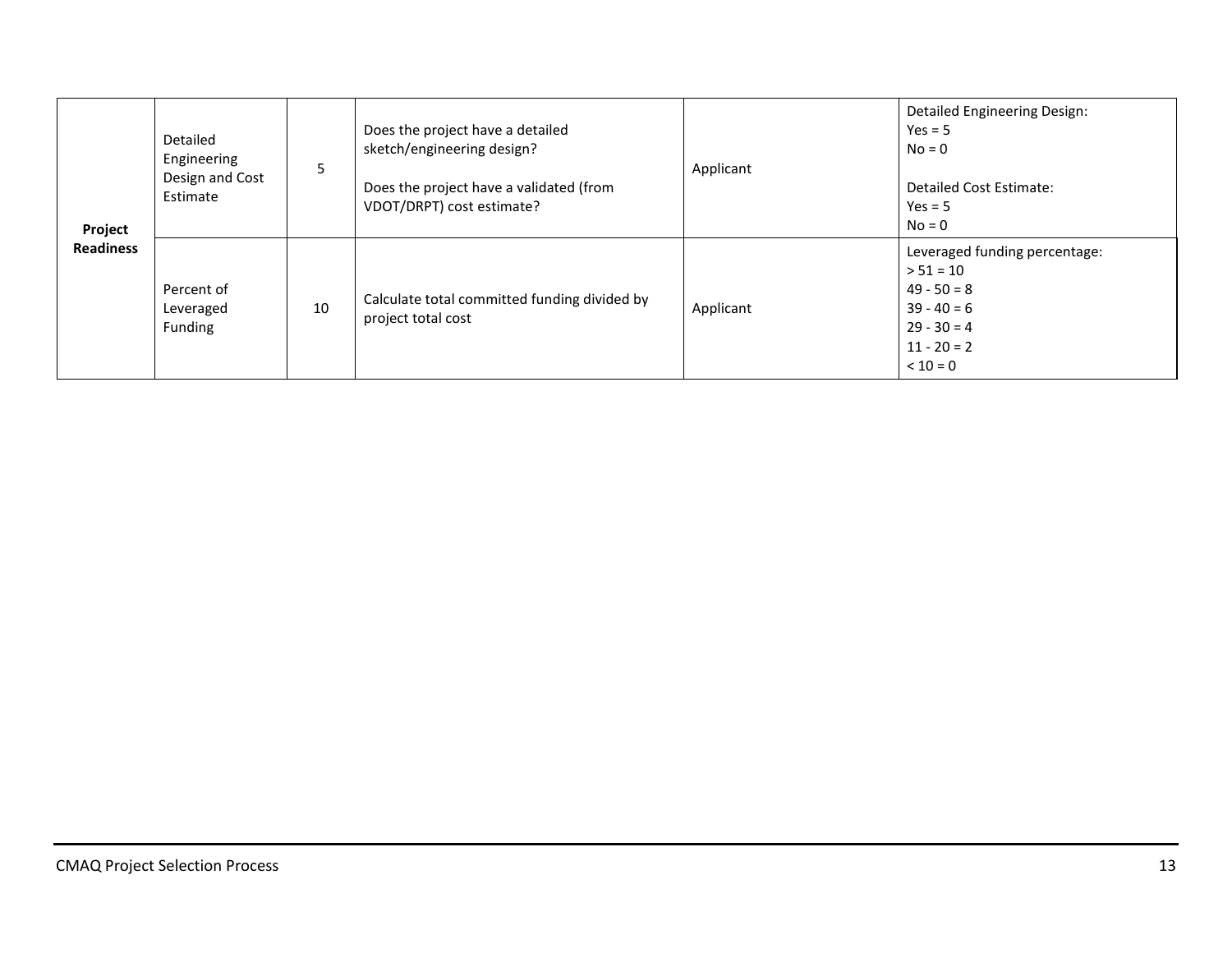## 3.3.3 CMAQ Active Transportation Project Scoring

<span id="page-13-0"></span>

| <b>Measure</b><br>Category           | <b>Measures</b> | Overall<br>% | <b>Description</b>                                                                                                                                                        | <b>Data Source</b>                                    | <b>Scoring</b>                                                                                                                                                                     |
|--------------------------------------|-----------------|--------------|---------------------------------------------------------------------------------------------------------------------------------------------------------------------------|-------------------------------------------------------|------------------------------------------------------------------------------------------------------------------------------------------------------------------------------------|
| <b>Air Quality</b><br><b>Benefit</b> | Reduces NoX     | 20           | Using the FHWA CMAQ Emissions Calculator<br>Toolkit (Bicycle and Pedestrian Improvements<br>Tool), determine if and by how much the project<br>would reduce NoX emissions | VDOT P4P, project study,<br>project sketch, applicant | <b>Reduces NoX:</b><br>$> 0.100 = 10$<br>$0.099 - 0.080 = 7$<br>$0.079 - 0.060 = 5$<br>$0.059 - 0.040 = 3$<br>$0.039 = 0$<br>*See "AT - SOV Math" sheet for details                |
|                                      | Reduces VOC     | 20           | Using the FHWA CMAQ Emissions Calculator<br>Toolkit (Bicycle and Pedestrian Improvements<br>Tool), determine if and by how much the project<br>would reduce VOC emissions | VDOT P4P, project study,<br>project sketch, applicant | Reduces VOC:<br>$> 0.81 = 10$<br>$0.071 - 0.080 = 8$<br>$0.061 - 0.070 = 6$<br>$0.051 - 0.060 = 4$<br>$0.041 - 0.050 = 2$<br>$0.040 = 0$<br>*See "AT - SOV Math" sheet for details |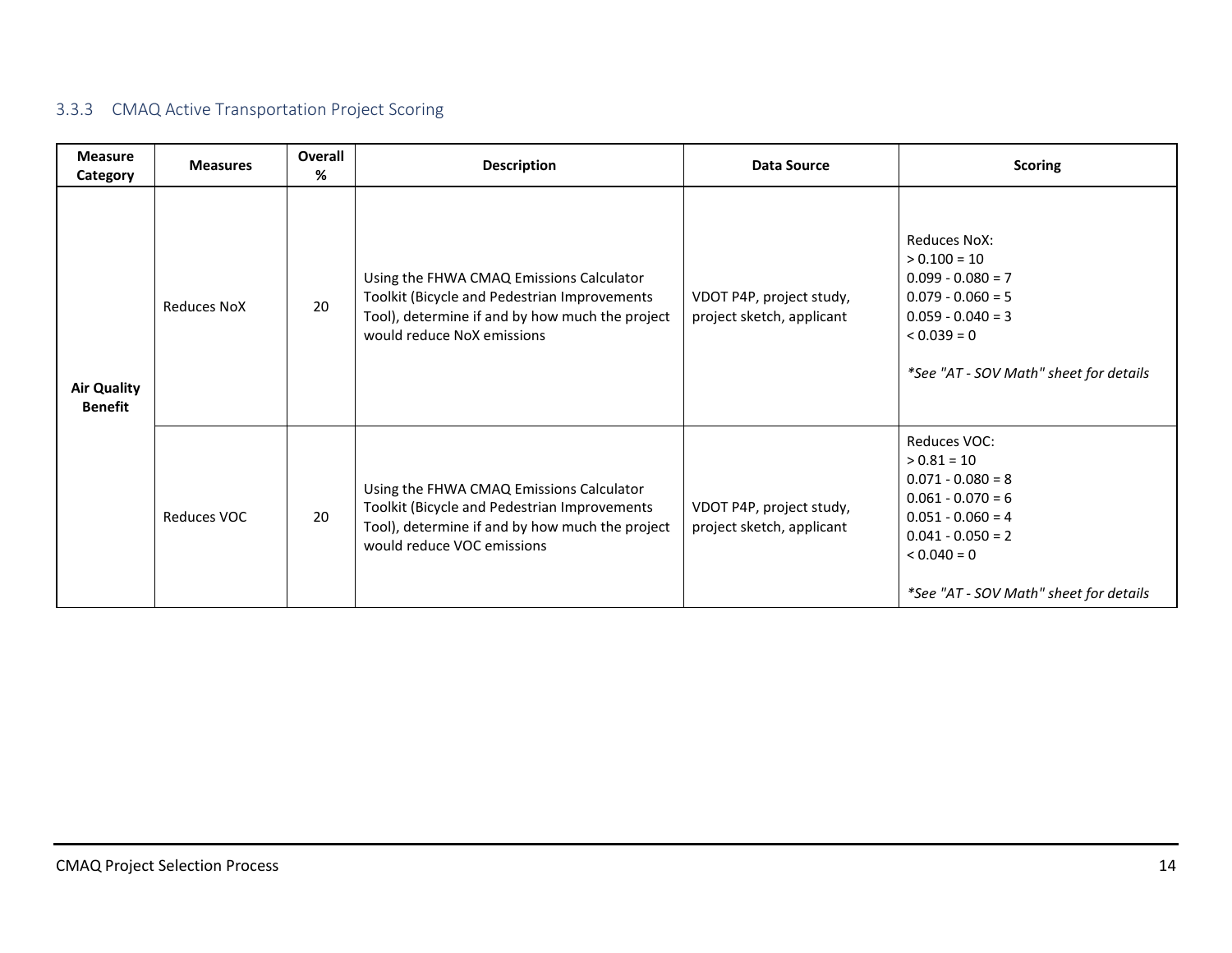| <b>Reduces</b><br>Congestion | Potential<br>Reduction of SOV<br>Trips                 | 25 | Average of all non-interstate roadway segment<br>AADT within 0.50mi of project and assume 0.05<br>percent to utilize project | VDOT P4P, project study,<br>project sketch, applicant | Potential SOV Trips Reduced:<br>$>101 = 10$<br>$81 - 100 = 8$<br>$61 - 80 = 6$<br>$41 - 60 = 4$<br>$21 - 40 = 2$<br>$< 20 = 0$<br>+2 points if project is within 0.25mi of<br>bus stop or train station<br>*See "AT - SOV Math" sheet for details |
|------------------------------|--------------------------------------------------------|----|------------------------------------------------------------------------------------------------------------------------------|-------------------------------------------------------|---------------------------------------------------------------------------------------------------------------------------------------------------------------------------------------------------------------------------------------------------|
|                              | <b>CMP Corridor</b>                                    | 5  | Determine if project is on or intersects with<br>Congestion Management Process (CMP) corridor                                | <b>Current FAMPO CMP</b>                              | On or intersects with CMP Corridor:<br>$Yes = 10$<br>$No = 0$                                                                                                                                                                                     |
| Safety<br><b>Benefit</b>     | <b>Bike/Ped Crashes</b>                                | 10 | Number of crashes within 0.25mi buffer of the<br>project                                                                     | P4P Bike & Pedestrian Safety<br>Data Layer            | Number of Crashes:<br>$> 5 = 10$<br>$5 = 9$<br>$4 = 8$<br>$3 = 7$<br>$2 = 6$<br>$1 = 5$<br>$0 = 0$<br>*See "AT - Crash Math" sheet for details                                                                                                    |
|                              | Degree of<br>Separation from<br>traffic and<br>roadway | 5  | Degree to which the proposed project is<br>separated from motorized vehicles                                                 | Applicant Sketch and<br>Description                   | Degree of separation:<br>Complete separation = 10<br>Physical barrier = $6$<br>Visual barrier with space $= 2$<br>No or Inadequate barrier for application<br>$= 0$                                                                               |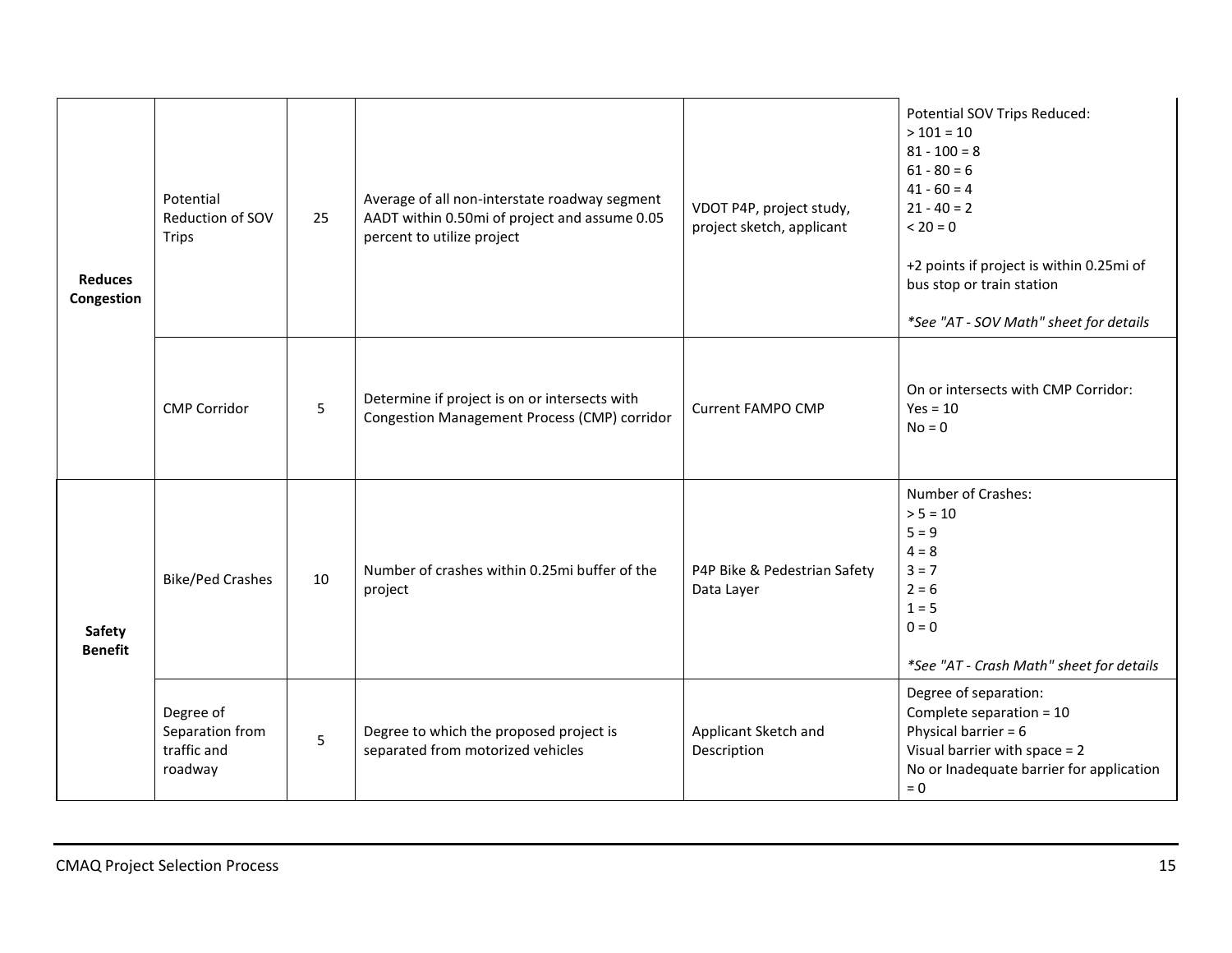| Project          | Detailed<br>Engineering<br>Design and Cost<br>Estimate | 5  | Does the project have a detailed<br>sketch/engineering design?<br>Does the project have a validated (from<br>VDOT/DRPT) cost estimate? | Applicant | <b>Detailed Engineering Design:</b><br>$Yes = 5$<br>$No = 0$<br><b>Detailed Cost Estimate:</b><br>$Yes = 5$<br>$No = 0$        |
|------------------|--------------------------------------------------------|----|----------------------------------------------------------------------------------------------------------------------------------------|-----------|--------------------------------------------------------------------------------------------------------------------------------|
| <b>Readiness</b> | Percent of<br>Leveraged<br>Funding                     | 10 | Calculate total committed funding divided by<br>project total cost                                                                     | Applicant | Leveraged funding percentage:<br>$> 51 = 10$<br>$49 - 50 = 8$<br>$39 - 40 = 6$<br>$29 - 30 = 4$<br>$11 - 20 = 2$<br>$< 10 = 0$ |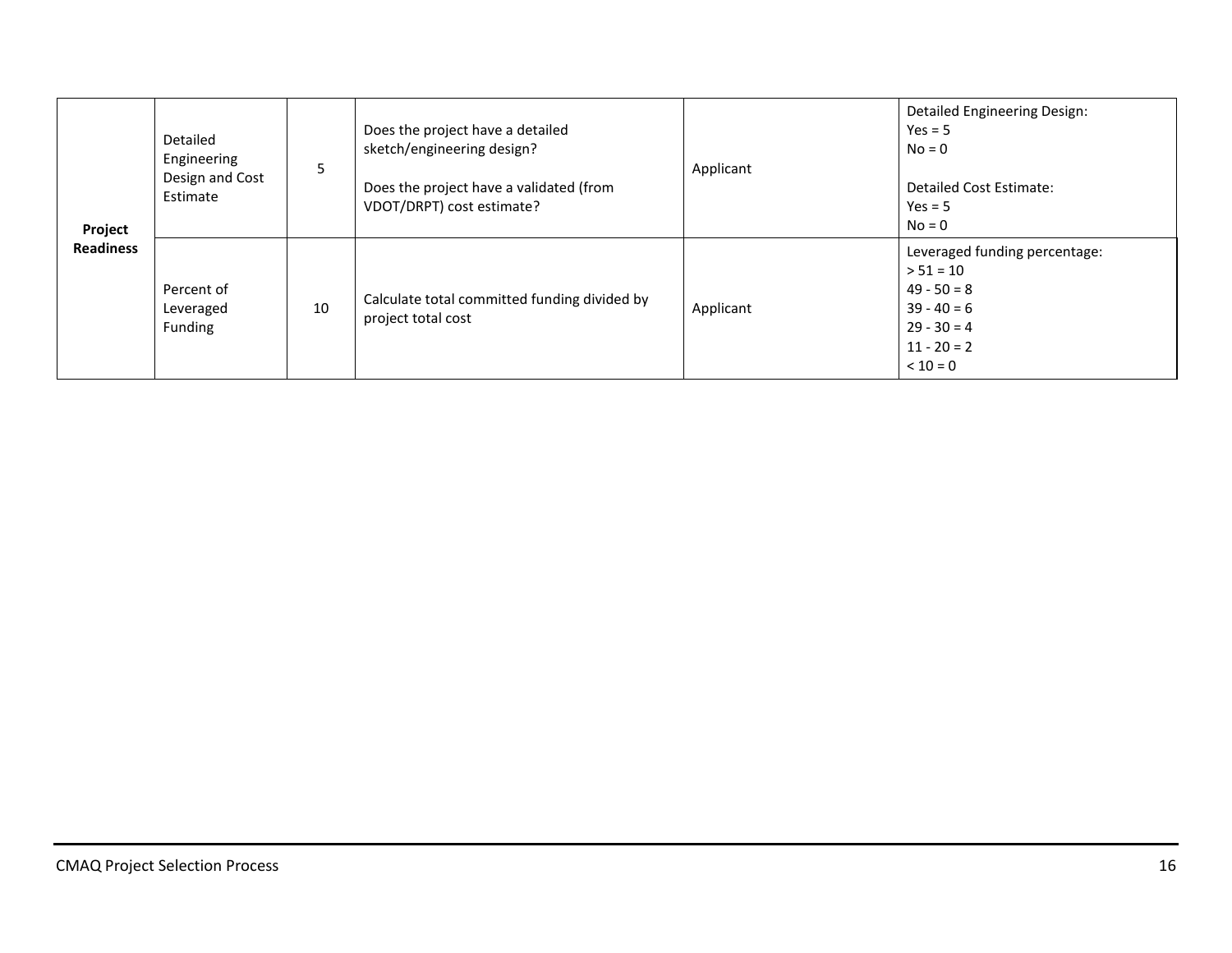## <span id="page-16-0"></span>3.4 Project Selection and Allocations

In order to establish an objective, clear process by which allocation and programming recommendations are made to the Policy Committee, the following steps and criteria will be used:

- 1. The VDOT Fredericksburg District will provide to the TAC a detailed document with leftover funds from completed CMAQ projects. Projects nearing completion that are likely to have excess funds in a Previous year available for transfer to another project will also be detailed by District staff. This documentation should be presented to the TAC at its February meeting.
	- a. No balance should remain for previous years.
	- b. Projects and studies with funds in previous years that have not begun should be reviewed by the TAC to determine whether to keep funding on the project or transfer the funding to an active project.
- 2. Next fiscal year (the first year of the forthcoming SYIP) will be fully funded with no CMAQ funds in the balance entry.
	- a. Active projects eligible to receive funding in the first year of the SYIP can receive existing balance entry funds and donate mid- or out-year CMAQ funds on a dollar-for-dollar basis.
- 3. A 5% reserve set aside will be established for years 2-6 of the SYIP.
	- a. In the event of a CMAQ budget decrease, this step may be skipped in order to keep existing, active projects fully funded.
- 4. Initial \$50k set aside for the GWRideConnect program.
	- a. GWRideConnect staff will submit a letter to the Policy Committee (and reviewed by the TAC) demonstrating additional needs over \$50K for funding and supporting data that details how this funding will be used. The letter must address pending carryover amounts from the previous year.
- 5. Before adding new projects, fund existing SYIP projects up to the requested funding amount subject to the following:
	- a. The most CMAQ funding any one project can receive is limited to two times the annual average existing SYIP budget.
	- b. Any single project may not be allocated more than 50% of any one year's CMAQ budget.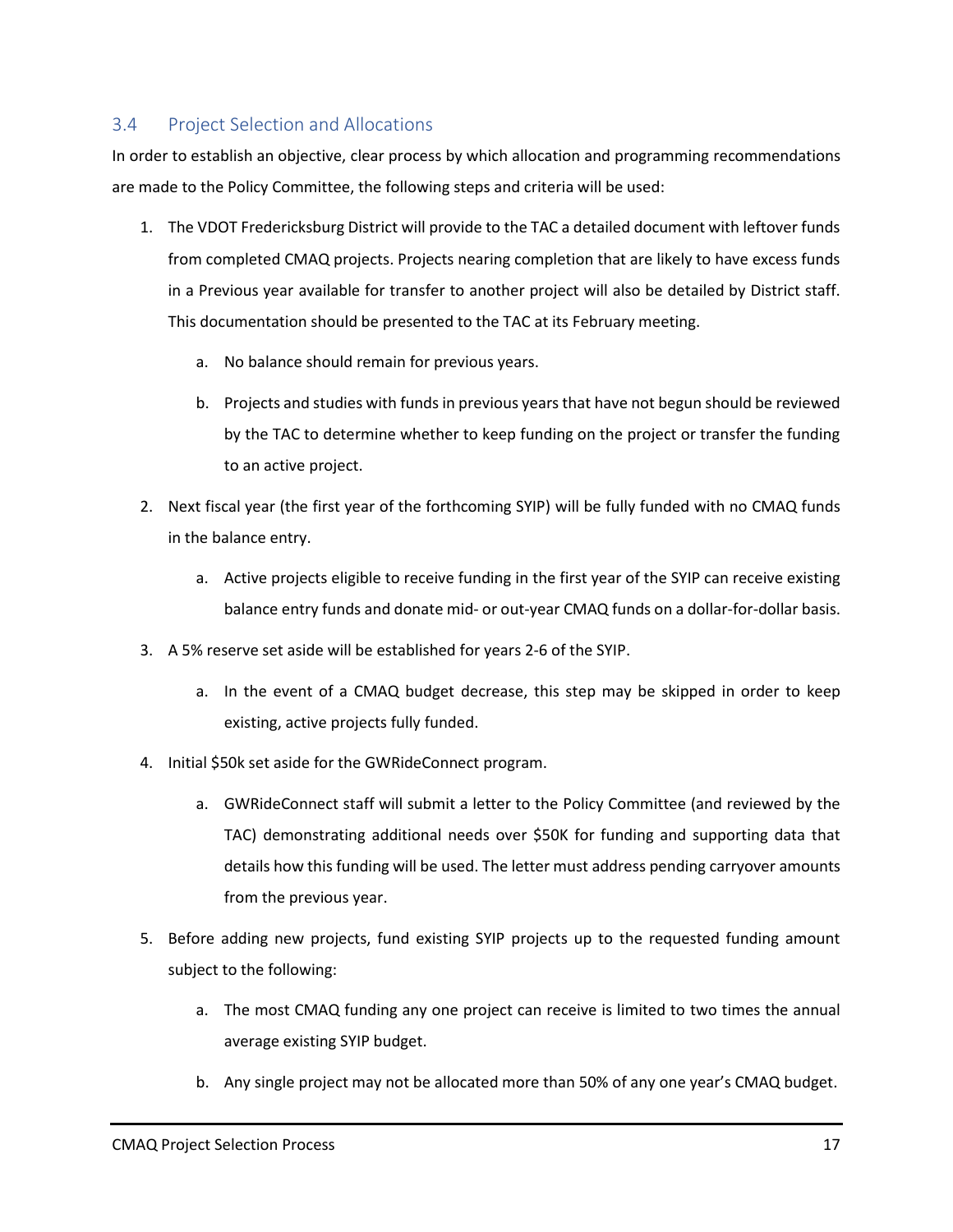- c. In assessing the existing funding allocation outlay, projects with CMAQ and STBG funds can receive/donate either funding type for flexibility in keeping projects fully funded and on schedule.
- 6. After assessing existing CMAQ projects, the following budgets by mode will be utilized for new project applications:
	- a. Roadway 65%; Transit/TDM 15%; Active Transportation 20%
	- b. These percentage budgets will generally be for the out-year of the SYIP, but should funding be available in a mid-year (between years 2-5), that amount of funding will be accounted for in developing the percentage breakdown by mode.
- 7. Utilizing the amounts of funding established from the percentage breakdown by mode in Step 6, fund top-scoring projects up to their requested amounts first.
	- a. The most funding any one project can receive is limited to two times the annual average existing SYIP CMAQ budget.
		- i. If only one project is submitted for any one mode, there is no maximum amount of funding in any single year that project can receive.
	- b. Any single project may not be allocated more than 50% of any one year's CMAQ budget.
- 8. If the top-scoring project in each mode can be funded up to its requested amount, continue to fund new projects in accordance with the remaining funds by mode.
	- a. When there is no longer enough funding to cover new projects (by mode), the TAC will recommend the sum of the remaining CMAQ funding be placed in the out-year balance entry for future allocation or added to a new project in any mode.

The TAC may establish a one-time subcommittee workshop to develop draft allocations for consideration by the full TAC and the other FAMPO committees.

# <span id="page-17-0"></span>4.0 Funding Shortfalls and Unused Funding

If the cost/annual allocation and/or scope of a project change by less than 10% on any one CMAQ funded project, the project sponsor should notify the TAC Chairman and FAMPO Administrator with a request